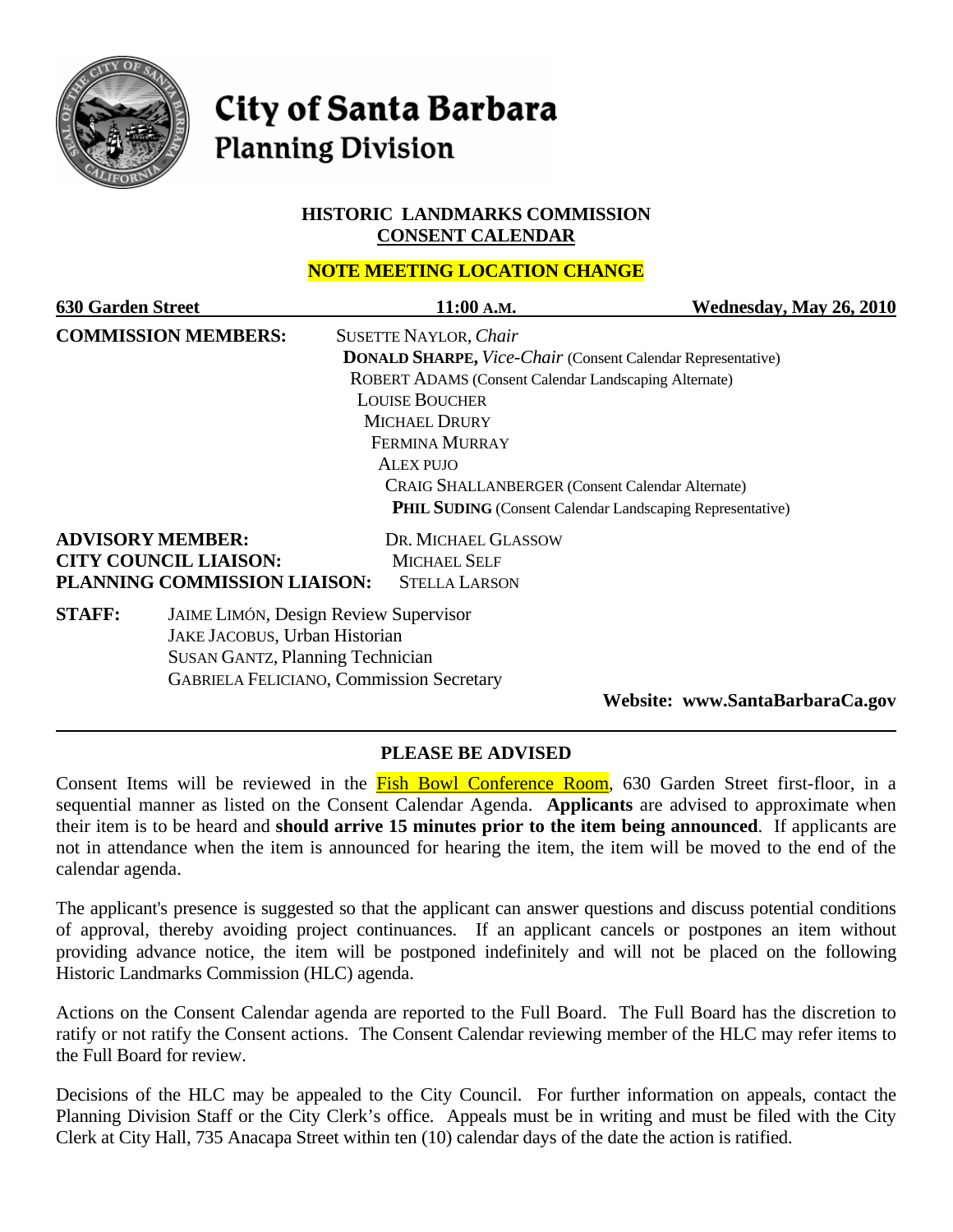- A. **AMERICANS WITH DISABILITIES ACT:** In compliance with the Americans with Disabilities Act, if you need special assistance to gain access to, comment at, or participate in this meeting, please contact the Planning Division at 805-564-5470. If possible, notification at least 48 hours prior to the meeting will enable the City to make reasonable arrangements in most cases.
- B. **POSTING:** On Friday, May 21, 2010, this Agenda was duly posted on the indoor and outdoor bulletin boards at the Community Development Department, 630 Garden Street, and online at www.SantaBarbaraCa.gov/abr.
- C. **PUBLIC COMMENT:** Any member of the public may address the Historic Landmarks Commission Consent Representative for up to two minutes on any subject within their jurisdiction that is not scheduled for a public discussion before the Board on that day.

# **FINAL REVIEW**

A. 228 E VICTORIA ST C-2 Zone

| Assessor's Parcel Number: 029-122-006 |                                      |
|---------------------------------------|--------------------------------------|
| <b>Application Number:</b>            | MST2010-00098                        |
| Owner:                                | Randee Meehan                        |
| Architect:                            | RDG Architecture and Interiors, Inc. |
| Contractor:                           | Andre Schneider Electric             |
| Engineer:                             | Thom Hume Consulting Engineers       |

(Proposal for alterations to an existing commercial building including the following: replace storefront windows, add decorative tile window surrounds, reconfigure entry and add decorative wrought iron gate, alter existing roof parapet and add a pitched tile roof element, install three new windows with decorative tile surrounds on the west elevation, install new exterior light fixture, install new copper downspout, and install four new rooftop skylights. There will be an overall reduction of approximately 68 net square feet of Measure "E" floor area due to the entry reconfiguration. New signage to be reviewed under a separate application. )

# **(Final Approval of the project is requested.)**

# **FINAL REVIEW**

B. 2420 GARDEN ST E-1 Zone

Assessor's Parcel Number: 025-140-025 Application Number: MST2010-00020 Architect: Lenvik and Minor Architects Owner: Kent Hodgetts

(This is a Structure of Merit: "Bernhard and Irene Hoffmann Residence." This is a revised project description: Proposal to construct a new swimming pool, stone pool apron, above-ground pool equipment enclosure, realign and resurface an existing driveway, and utility trenching.)

#### **(Final Approval of landscape details is requested.)**